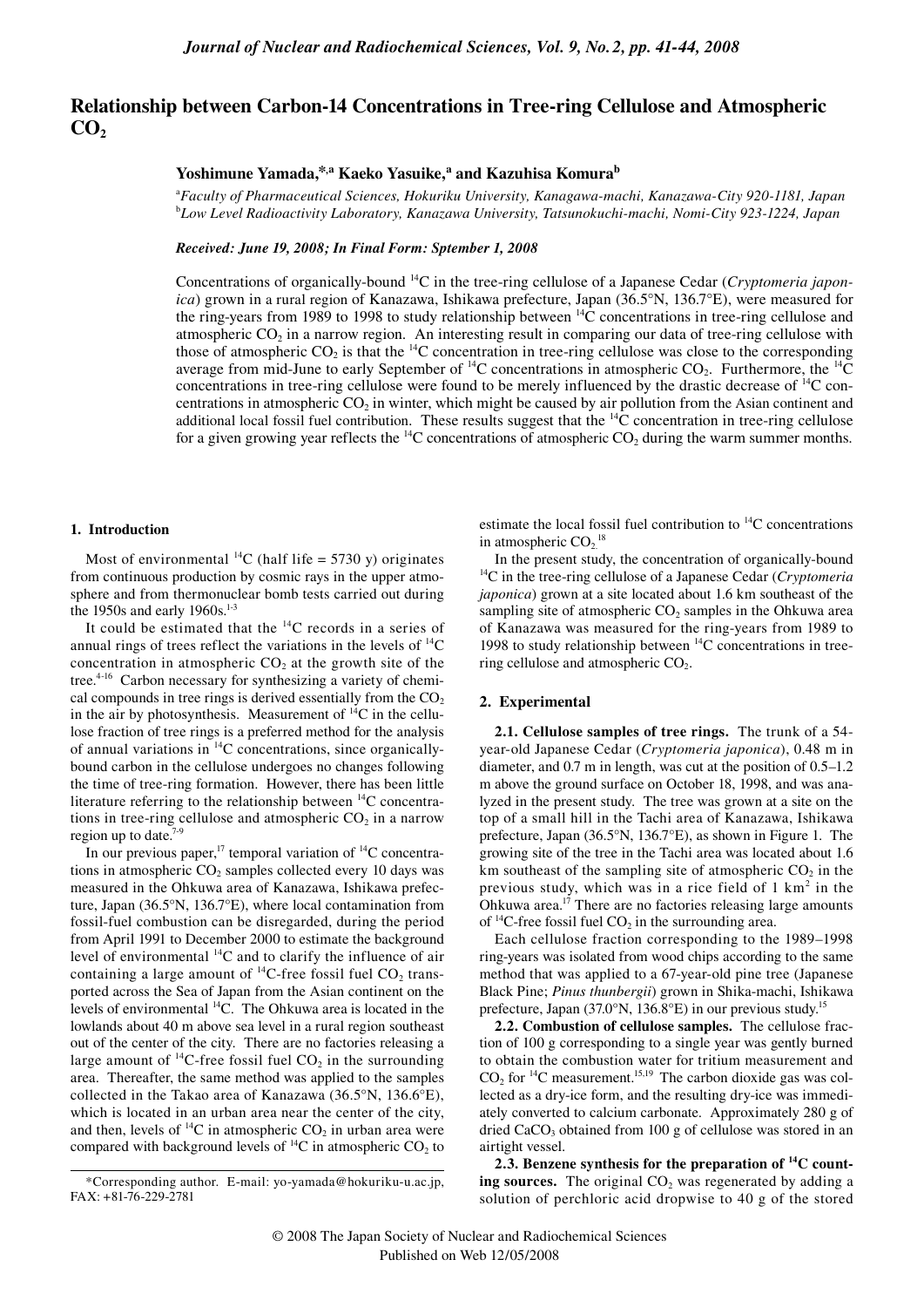

**Figure 1.** Sampling sites of the tree and the atmospheric CO<sub>2</sub> samples for 14C measurement, Kanazawa, Ishikawa prefecture, Japan (36.5°N, 136.7°E).

Fine lines in the figure represent rivers in Ishikawa prefecture, Japan.

 $CaCO<sub>3</sub>$ . It was then converted to benzene in a vacuum by the method described previously.15

The counting source for a liquid scintillation spectrometer was prepared by adding a toluene based butyl-PBD scintillation solution to 3.5–4.0 g of synthesized benzene to a total volume of 20 mL. The synthesized benzene prepared from NIST oxalic acid (SRM 4990C) was used as a standard reference of  $^{14}C$ .

**2.4. Measurement of <sup>14</sup>C.** The <sup>14</sup>C activity was measured by a low background liquid scintillation counter, Aloka LB-1, under temperature-stabilized conditions at 12 °C at least for 100 min x 40 times. The counting background of the 20 mL low potassium glass vial was 2.64 cpm at a rate of 58% efficiency. The results are presented as  $\Delta^{14}$ C, as defined in our previous paper.10 Isotopic fluctuation of a sample was corrected using the  $\delta^{13}C$  value determined by a Finnigan-MAT Delta<sup>PLUS</sup> Stable Isotope Ratio Mass Spectrometer.

#### **3. Results and Discussion**

The concentration of organically-bound  $^{14}C$  in the tree-ring cellulose of a Japanese Cedar grown in a rural region of Kanazawa, Ishikawa prefecture, Japan (36.5°N, 136.7°E), was measured for the ring-years from 1989 to 1998 to study relationship between 14C concentrations in tree-ring cellulose and atmospheric  $CO<sub>2</sub>$ . The growing site of the tree was located about 1.6 km southeast of the sampling site of atmospheric  $CO<sub>2</sub>$ samples in the Ohkuwa area, in which temporal variation of  $^{14}$ C concentrations in the atmospheric CO<sub>2</sub> samples collected every 10 days was measured during the period from April 1991 to December 2000.<sup>17</sup>

| <b>TABLE 1: Carbon-14 concentration in tree-ring cellulose</b> |
|----------------------------------------------------------------|
| of a Japanese Cedar (Cryptomeria japonica) in Kanazawa,        |
| Ishikwa prefecture, Japan (36.5 °N,136.7 °E)                   |

| Year | $\Delta^{14}$ C <sup>*</sup><br>$(\%o)$ | $\delta^{13}C$<br>$(\%o)$ |
|------|-----------------------------------------|---------------------------|
| 1998 | $101.0 \pm 4.6$                         | $-24.36$                  |
| 1997 | $107.5 \pm 4.8$                         | $-24.07$                  |
| 1996 | $113.3 \pm 4.6$                         | $-23.68$                  |
| 1995 | $123.6 \pm 4.8$                         | $-23.65$                  |
| 1994 | $138.7 \pm 4.4$                         | $-23.46$                  |
| 1993 | $138.4 \pm 6.0$                         | $-23.39$                  |
| 1992 | $154.1 \pm 4.5$                         | $-22.96$                  |
| 1991 | $140.5 \pm 4.3$                         | $-23.13$                  |
| 1990 | 159.4<br>$\pm$ 4.8                      | $-23.93$                  |
| 1989 | $+ 5.2$<br>171.1                        | $-23.77$                  |
|      |                                         |                           |

\*The error denotes a counting error of 1σ.

All samples were measured using a low background liquid scintillation counter, Aloka LB-1.

The results of measurement for the tree expressed as the  $\Delta^{14}$ C value are given in Table 1. The  $\Delta^{14}$ C values in the table, after corrections for isotopic fluctuation using  $\delta^{13}$ C and radioactive decay of <sup>14</sup>C, were reproducible at  $\pm 10\%$  or less, as described previously.<sup>10</sup>

The relationship between the  $\Delta^{14}$ C and the ring year of the Japanese Cedar for the ring-years from 1991 to 1995 is illustrated by bar graphs in Figure 2. The temporal variation of  $\Delta^{14}$ C values in atmospheric CO<sub>2</sub> every 10 days is also illustrated in the figure. In addition, annual averages and averages from mid-June to early September of the  $\Delta^{14}$ C values in atmospheric  $CO<sub>2</sub>$  are plotted in the figure, respectively.

The most important result in this study is that the  $\Delta^{14}C$  value in tree-ring cellulose of the Japanese Cedar demonstrated elevated levels higher than the corresponding annual average of  $\Delta^{14}$ C values in atmospheric CO<sub>2</sub>. Furthermore, the  $\Delta^{14}$ C value in tree-ring cellulose was close to the corresponding average between mid-June and early September of the  $\Delta^{14}$ C values in atmospheric  $CO<sub>2</sub>$ , although a significant difference appeared in 1994.

In the previous paper,<sup>17</sup> it was revealed that the  $\Delta^{14}$ C values in atmospheric  $CO<sub>2</sub>$  in the Ohkuwa area, where local contamination from fossil-fuel combustion can be disregarded, decreased gradually by about 5‰ each year from 1991 to 2000, with a pronounced seasonal cycle which began to increase from spring and reached the maximum in late July or early August, followed by a decrease to the minimum from December to February. The appearance of the extreme decrease of the  $\Delta^{14}$ C value in winter seemed to be caused by the influence of air containing a large amount of  ${}^{14}$ C-free fossil fuel CO<sub>2</sub> transported across the Sea of Japan from the Asian continent. Furthermore, it was also revealed that the monthly mean levels of 14C concentration in the Takao area demonstrated 10–50‰ lower concentrations than the background levels only in the winter season.<sup>18</sup> This additional decrease seemed to be caused by the local fossil fuel contribution by heating in the winter season in the Takao area, which is located in an urban region near the center of Kanazawa.

However, the present data for the tree demonstrated that the air pollution from the Asian continent and additional local fossil fuel contribution in winter merely affected the  $\Delta^{14}$ C values in tree-ring cellulose. The unexpected result mentioned above suggests that the tree-ring cellulose was scarcely synthesized in winter, since the carbon necessary for synthesizing cellulose seems to be supplied essentially by photosynthesis from the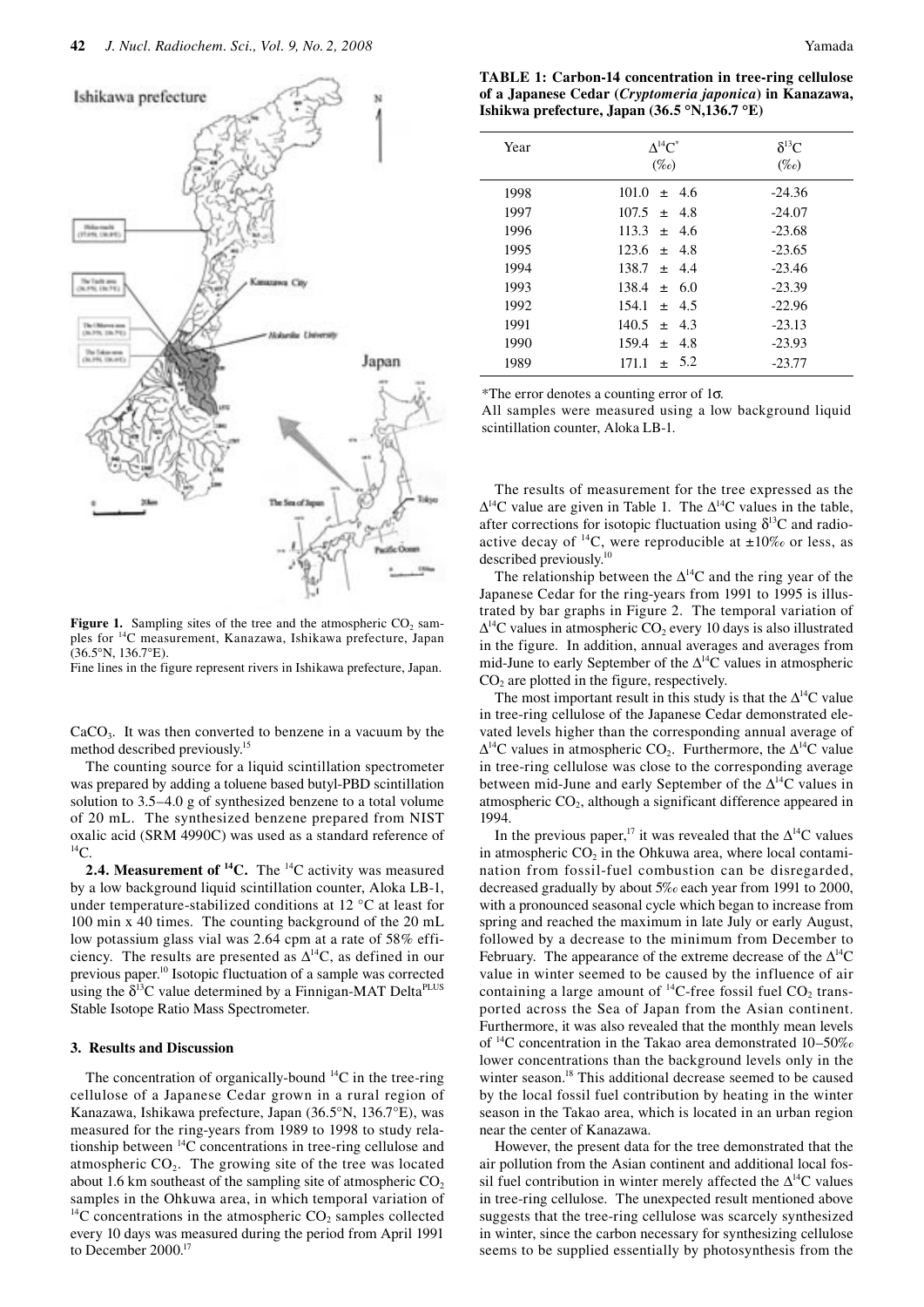

**Figure 2.** Relationship between ∆<sup>14</sup>C values in tree-ring cellulose and atmospheric CO<sub>2</sub> in Kanazawa, Ishikawa prefecture, Japan. The bar graph (dark gray): Japanese Cedar (*Cryptomeria japonica*) in the Tachi area (36.5°N, 136.7°E) in this study. Gray line: The atmospheric  $CO_2$  in the Ohkuwa area (36.5°N, 136.7°E).

Black line: The atmospheric  $CO_2$  in the Takao area (36.5°N, 136.6°E).<sup>18</sup><br>Annual average of the atmospheric  $CO_2$ : <u>—</u> The Ohkuwa area. **— The Takao area**. Annual average of the atmospheric  $CO_2$ :  $\Box$  The Ohkuwa area.

The average from mid-June to early September for atmospheric  $CO_2$ :  $\bigcirc$  The Ohkuwa area, **A** The Takao area.

 $CO<sub>2</sub>$  in the air.

In comparing  $^{14}$ C concentrations in tree rings with those of atmospheric  $CO<sub>2</sub>$ , it is of importance that a subject when the cellulose in a certain part of tree ring was synthesized from the  $CO<sub>2</sub>$  in the air. There have been several literatures concerning this subject. $5,7-9$ 

Levin and Kromer<sup>9</sup> reported that the tree-ring data closely match the summer values of the air samples averaged over the months May to August by the analysis of individual tree rings (*Picea abies*) collected in the vicinity of Schauinsland station (48°N, 8°E) located close to the top of Schauinsland Mountain in the Black Forest, southern Germany, at an elevation of 1205 m asl.

Nakamura et al.<sup>5</sup> reported that early wood of each annual ring for a Kiso hinoki tree (*Chamaecyparis obtusa*, Japanese cypress) grown in a rural forest, Gifu prefecture, Japan, was formed from the beginning of May to the end of July by assuming an equal growth rate. They also reported that the variations in the  $\Delta^{14}$ C values of the early wood of individual annual rings for the Kiso hinoki from 1958 to 1966 showed good agreement with those of atmospheric  $CO<sub>2</sub>$  in Spain from 1962 to 1963 and in Norway from 1963 to 1966. On the basis of these observations, they explained that the time-lag between the fixation of  $CO<sub>2</sub>$  by the tree through photosynthesis and the cellulose formation of the tree using the photosynthetic products seems to be negligible during the growing season of the tree. Similar results were reported by Olsson and Possnert<sup>8</sup> that the total growing time was normally from June to the end of August for an oak tree grown in a suburb of Uppsala in Sweden, and there was no clear evidence for any delay in  $^{14}$ C activity between the atmospheric  $CO<sub>2</sub>$  in Abisko in northern Sweden and the cellulose fraction in the tree on a time scale of weeks. However, it should be noted that there have been conflicting reports concerning this subject. Grootes et al.<sup>7</sup> reported that  $\Delta^{14}$ C values of tree ring cellulose seem to follow those of atmospheric  $CO<sub>2</sub>$  with a delay of 5 to 6 weeks.

It is apparent from these considerations that the  $^{14}$ C concentration in tree-ring cellulose for a given growing year indicates the  $^{14}$ C concentration of atmospheric CO<sub>2</sub> during the growing season of the tree. The difference of the indicated intervals of growth of tree rings within one month among several trees grown in distinct areas in the northern hemisphere seemed to be mainly caused by the climatic conditions, since the formation of boundaries of tree rings can be influenced easily by external factors, such as the climate of the place where the sample tree grew.<sup>20</sup>

The relationship between the  $\Delta^{14}$ C and the ring year of the Japanese Cedar for the ring-years from 1991 to 1999 is illustrated by bar graphs in Figure 3 together with those of the pine tree (Japanese Black Pine; *Pinus thunbergii*) from Shika-machi (37.0°N, 136.8°E), Ishikawa prefecture, Japan, revealed in the previous paper.<sup>15</sup>

The comparison of  $\Delta^{14}$ C values in tree-ring cellulose for the two sets of trees collected at different regions of Ishikawa prefecture indicated that annual variation of  $\Delta^{14}$ C values in treering cellulose of the Kanazawa-sample in this study had essentially similar variations to that of the Shika-sample and significant difference was not observed in the  $\Delta^{14}$ C values between the two sets of samples.

From these results, it was found that there was no local variation of the  $^{14}$ C concentration in atmospheric CO<sub>2</sub> between two different regions of Ishikawa prefecture, and that the  $\Delta^{14}$ C values in tree-ring cellulose of the Shika-sample for a given growing year might reflect averages of the  $\Delta^{14}$ C values of atmospheric  $CO<sub>2</sub>$  from mid-June to early September. It is noteworthy that significant difference of the ∆<sup>14</sup>C value derived from the difference of species of tree was not observed between the Japanese Cedar and the Japanese Black Pine.

### **4. Conclusion**